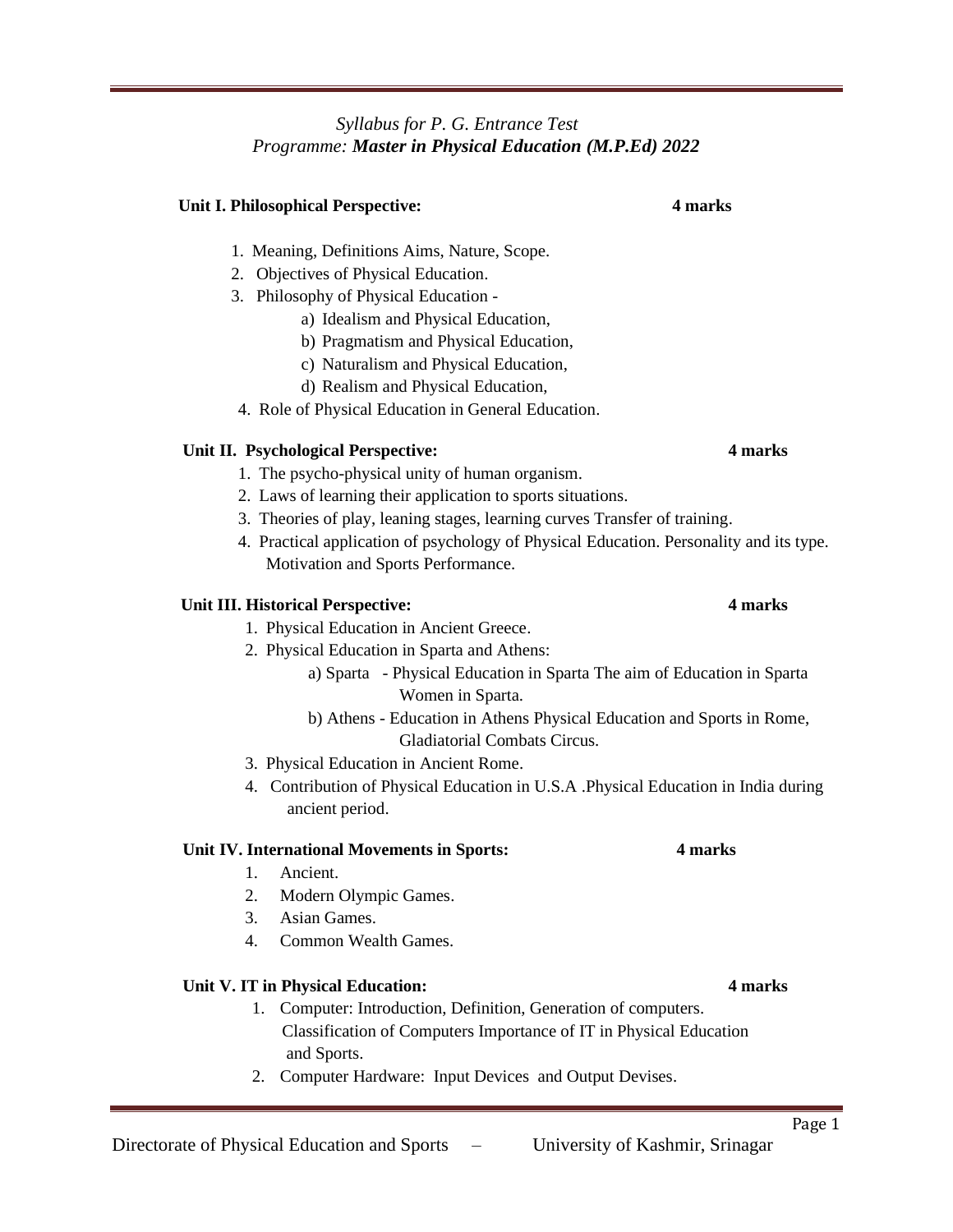### 3. Computer Memory-

i) Primary memory, ii) Secondary Memory,

4. Role of Information Technology in Physical Education and sports

### **Unit VI. Central Advisory Board of Physical Education & Recreation: 4 marks**

- 1. National Discipline Scheme, Kaual kapoor Committee.
- 2. National Physical Efficiency Drive, Kunzuru Committee.
- 3. All India Council of Sports.

4. Sports Authority of India (SAI), N. S. National/ Premium Institute of Sports, National Sports Association/Federation- and Their composition and functions.

### **Unit VII. Muscular System 4 marks**

Origin, Insertion and action of the following:

- a) Pectoralis Major , Trapezium ,Deltoid ,Pectorals Minor.
- b) Serratus Anterior, Teres Major, Biceps (Bronchic) Triceps.
- c) Latissimus Dorsi ,Rectus Abdominus.
- d) Rectus Femories, Vestus Leteralis,Vestus Medialis ,Vestus Intermedius.

## **Unit VIII. Bio-Mechanics: 4 marks**

- 1. Body lever and their types.
- 2. Motion, Laws of Motion.
- 3. Centre of Gravity, Equilibrium.
- 4. Static and Dynamic Forces, its direction and application, speed acceleration and momentum.

## **Unit IX. Sports Injuries: 4 marks**

- **1.** Concept of Injuries and role of teaching in the prevention of injuries Sprains. Strains, Contusions, laceration and Abrasions, Fractures and Dislocations c) Internal Injuries.
- **2.** Treatment with special references to : Ankle, Elbow, Wrist, Knee, shoulder. Sartorius, Biceps Femoris, Semimembranous, Semitendinous , Gastrocemenous.
- **3.** Massages, Types and Benefits of Massage in sports performance,
- **4.** Physiotherapy and its role in the treatment for sport injuries.

## **Unit X. Officiating: 4 marks**

- 1. Duties of Referee/Umpire, Programme during-game.
- 2. Post-game regarding to rules, ground, Rules and Ground Equipment.
- 3. Score Sheets-games and Athletic events.
- 4. Marking of Play field, with reference to following games: Football, Hockey, Kabaddi, Kho-Kho, Volley Ball , Basket Ball. Badminton, Handball, Cricket.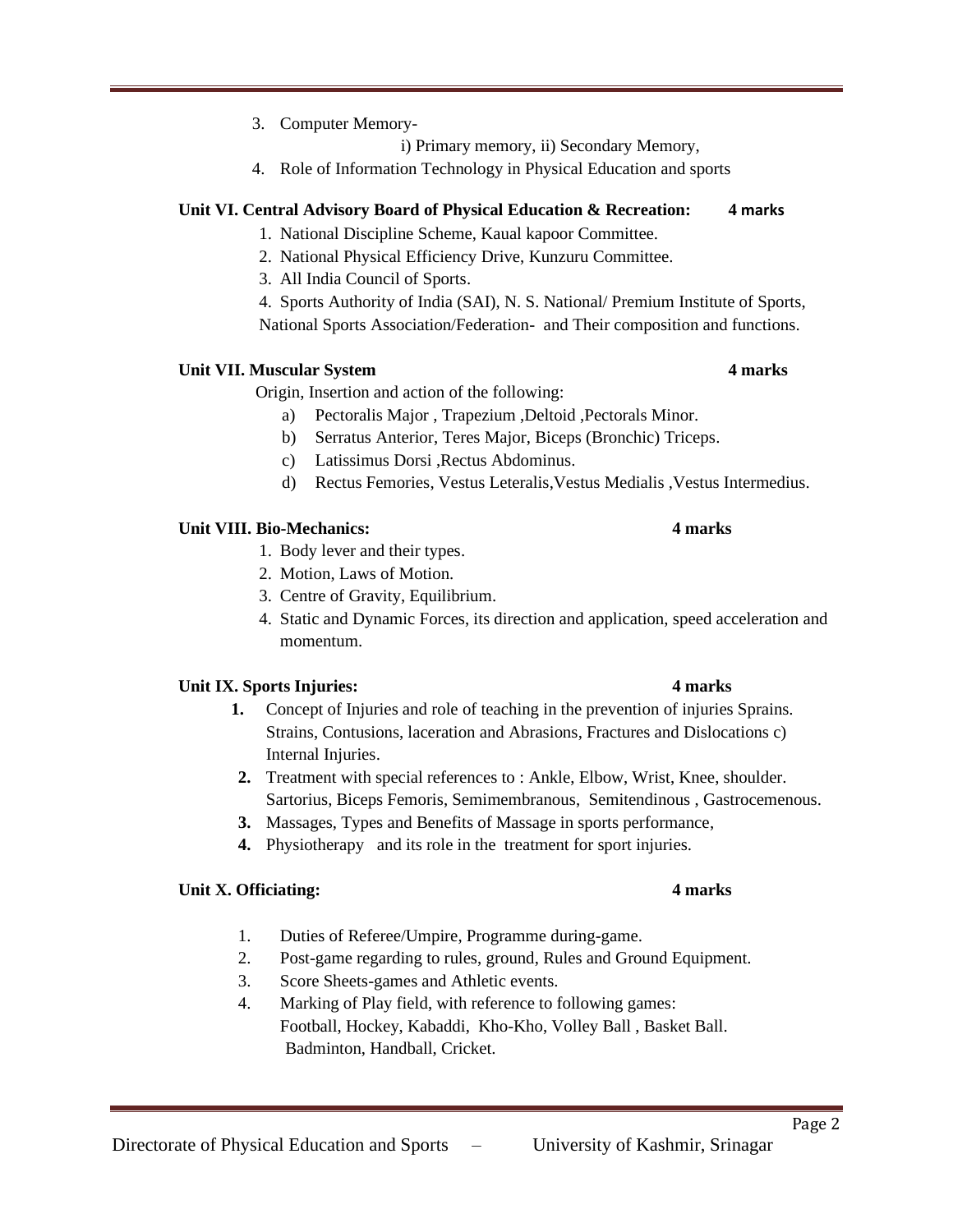# **Unit XI. Measurement and Evaluation in Physical Education: 4 marks**

- 1. Meaning and importance of test, measurements and evaluation.
- 2. Basic principles of Evaluation, Formative and summative Evaluation.
- **3.** Classification of Test: Knowledge test, fitness test, skills test.
- 4. Criterion for the selection of test: Validity, reliability, objectivity, norms and standard.

# **Unit XII. Planning in Sports: 4 marks**

- 1. Planning-Meaning, Importance and Principles.
- 2. Types of Training Plans-Training Conception, Yearly Plan, Meso-Cycle Plan and Micro-Cycle Plan Warm up, its type and values.
- 3. Preparation of Training Schedules-Weekly Schedules and monthly schedules.
- 4. Teaching Aids- a) Audio Visual Aids b) Movies c) Radio d) Tape recorder. e) T.V. f) Filmstrips and Slides. v) Criteria for the selection of players at school, District and University levels.

# **Unit XIII. Human Body – I: 4 marks**

- **1.** Characteristics of living organism, Cell and its Parts, Cell Division, Cellular Basic of Living.
- 2. Skeletal System: structure arrangement of skeleton-ribs, vertebral column and extremities, Difference in the Skeleton of men and women.
- 3. Arches of the feet.
- 4. General Classification of the joints of the body and example of each types, Type of Muscles in the body and their differences. Structural and Functional Posture, Postural defects and Remedies.

## **Unit XIV. Human Body – II: 4 marks**

- 1. Circulatory System: -Functions of the blood, Blood groups and Blood Transfusion, Clotting, Structure of the Heart, Properties of Heart, Circulation of Blood, Cardiac Cycle, Blood Pressure, Blood Vessels.
- 2. Lymphatic Circulation and Pulse.
- 3. Respiratory System:-The Respiratory passage, Lungs and their structure, Exchange of Gases in the Lungs, Mechanism of Respiration, Vital Capacity.
- 4. Nervous System:-The nervous functions of cerebrum and cerebral localization reflex, Arc Autonomic Nervous system and central nervous system.

## **Unit XV. Human Body – III: 4 marks**

- 1. Digestive System:-The organs of Digestion, their structure and functions.
- 2. Digestion in Stomach and intestines, absorption and assimilation of food metabolism.
- 3. Excretory System:-The structure and functions of Kidneys.
- 4. Skin.